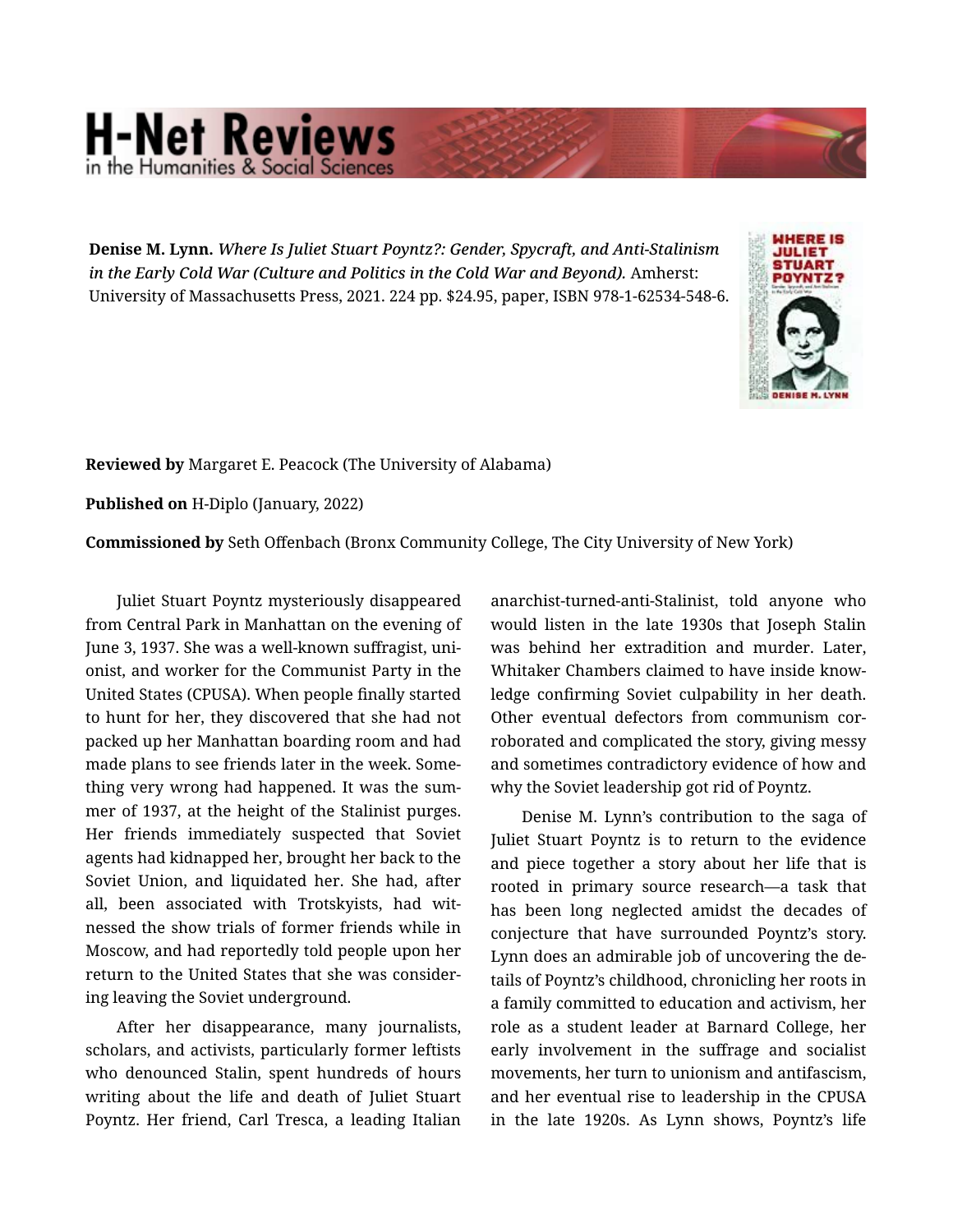mapped on to the tumultuous and splintered his‐ tory of socialism, unionism, and communism in America. It reflected the alternative avenues through which women rose to positions of politic‐ al leadership and the non-normative paths that women chose in those years. It also tracked with the power struggles that defined the Soviet leader‐ ship in these years, tying the fate of this woman to Stalin's consolidation of power beginning in 1927.

Lynn also untangles the details of Poyntz's dis‐ appearance, which remains unsolved. Was she killed in the United States or taken to the Soviet Union to face the living death of the Gulag? Was she lured there, and if so, by whom? Was she be‐ trayed by her lover, her CPUSA handler, or someone else entirely? Or, did she assume another name (something she had done before) and go into hiding, living out a quiet, anonymous life in America? To the extent possible, Lynn tackles these questions, mustering all the evidence we have, but ultimately concludes that there are no answers.

Where Lynn's book makes a real contribution, however, is in her telling of the history of the narratives surrounding Poyntz's life and disappear‐ ance. Lynn argues that there is much to be learned from paying attention to how people talked about Poyntz after she was gone. This was a woman who bucked feminine stereotypes throughout her life (never marrying, abandoning her child in order to continue her political work, maintaining lovers, traveling the world alone, and taking positions of leadership that were normally reserved for men). And yet, after her death, those who wanted to talk about Poyntz usually did not dwell on these traits. Instead, they created a persona for her that would be useful in the growing anti-Stalinist crusade. For leftist Americans interested in publicly denoun‐ cing their former communism, the retelling of Poyntz's death became a vehicle for the rebuilding of identity and the return to mainstream Americ‐ an acceptance. In an era defined by confession, when one could stand before the House Un-Amer‐ ican Activities Committee and regain the public trust by recounting one's sins, being able to talk about, and express disgust over, the death of Juliet Stuart Poyntz was a vital stop on the path to abso‐ lution.

As Lynn argues, in order for that absolution to work, Poyntz had to take on an identity that was markedly different from reality. As the 1940s and 50s progressed, it was critical that Poyntz be framed as a victim of Soviet manipulation, a phys‐ ically attractive, heteronormative, well-intended American woman who was duped into working for a cause that she did not really understand. For ex-communists, this narrative offered a handy tool by which Soviet power could be indicted. It rein‐ forced gendered tropes that allowed them to sig‐ nal their own traditional stance on society and women's roles in it. It offered a justification for the choices they once made, but which they now re‐ nounced, arguing that they, too, had been duped. It also offered a path for confession, which was re‐ quired if one hoped to participate in the veritable industry of denunciation that catapulted so many former communists to fame in the 1950s Red Scare. The stories about Poyntz's life and death took on an existence of their own.

In many ways, Lynn's book is more a history of those who told those stories than it is of Poyntz herself, showing how certain former American communists framed and orchestrated their return to the anticommunist mainstream in the 1940s and 50s. As Lynn argues, "even before World War II the anti-Stalinist left was shifting toward the anti-communist right," and Poyntz's disappear‐ ance was critical in articulating that process (p. 73). In this sense, the book would have been stronger had more context been offered on how this story fits into the larger history of the CPUSA. Certainly, not every American leftist became a ra‐ bid anticommunist who wrote books about their return to the mainstream. More clarification in this regard would have made the subjects of the story easier to see. Nonetheless, for scholars and